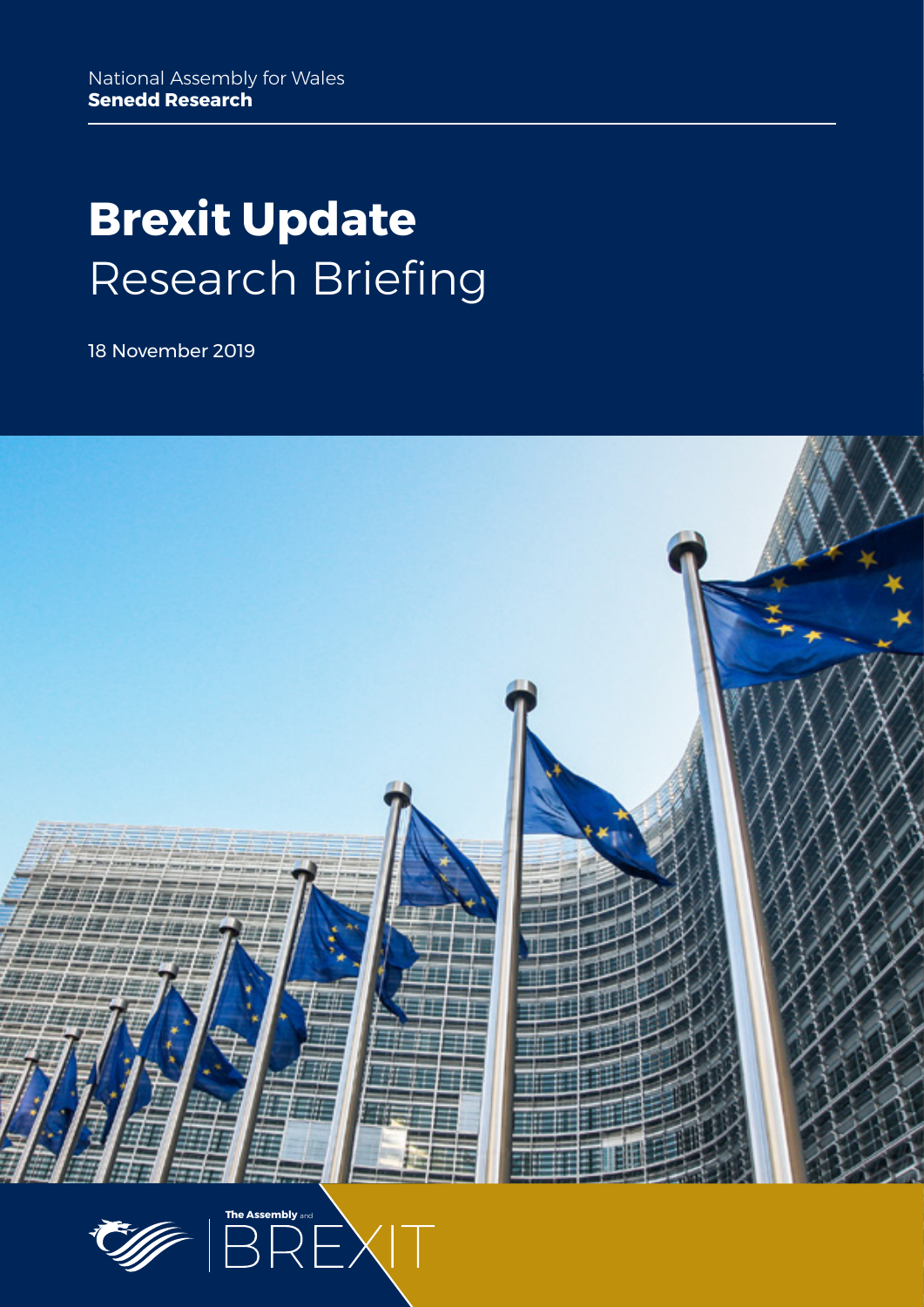

The National Assembly for Wales is the democratically elected body that represents the interests of Wales and its people, makes laws for Wales, agrees Welsh taxes and holds the Welsh Government to account.

#### **© National Assembly for Wales Commission Copyright 2019**

The text of this document may be reproduced free of charge in any format or medium providing that it is reproduced accurately and not used in a misleading or derogatory context. The material must be acknowledged as copyright of the National Assembly for Wales Commission and the title of the document specified.

# **Brexit Update** Research Briefing

18 November 2019

An electronic copy of this document can be found on the National Assembly website: **www.assembly.wales**

Copies of this document can also be obtained in accessible formats including Braille, large print, audio or hard copy from:

**National Assembly for Wales Cardiff Bay CF99 1NA**

Tel: **0300 200 6565** Email: **[Nigel.Barwise@Assembly.Wales](mailto:Nigel.Barwise%40Assembly.Wales?subject=)** Twitter: **[@SeneddResearch](http://www.twitter.com/@SeneddResearch)** Blog: **[SeneddResearch.blog](http://SeneddResearch.blog)** LinkedIn: **Senedd Research, National Assembly for Wales** National Assembly for Wales **Senedd Research**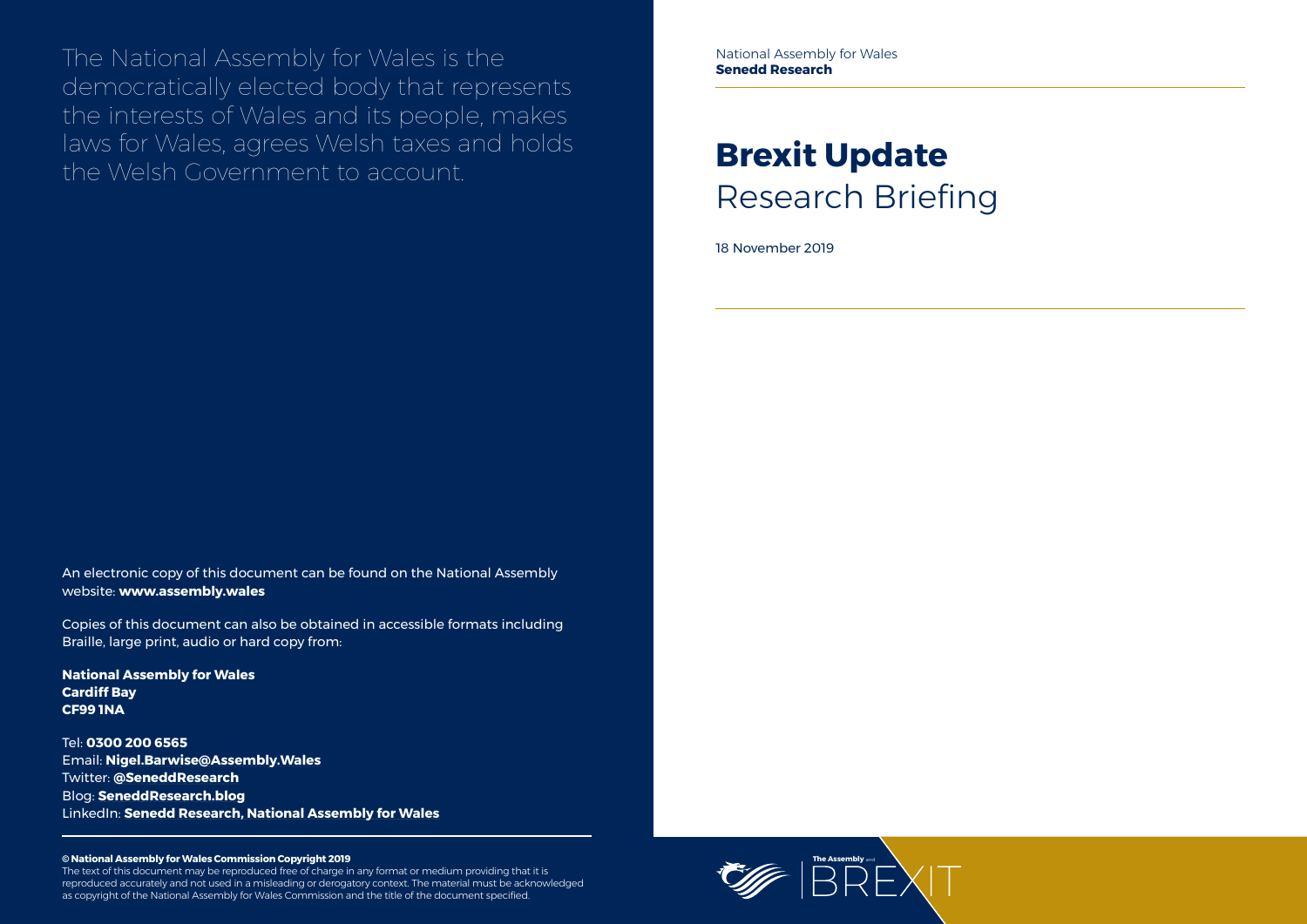## Contents

| Reports published | . 11 |
|-------------------|------|
|                   |      |
|                   |      |
|                   |      |
|                   |      |
|                   |      |
|                   |      |
|                   |      |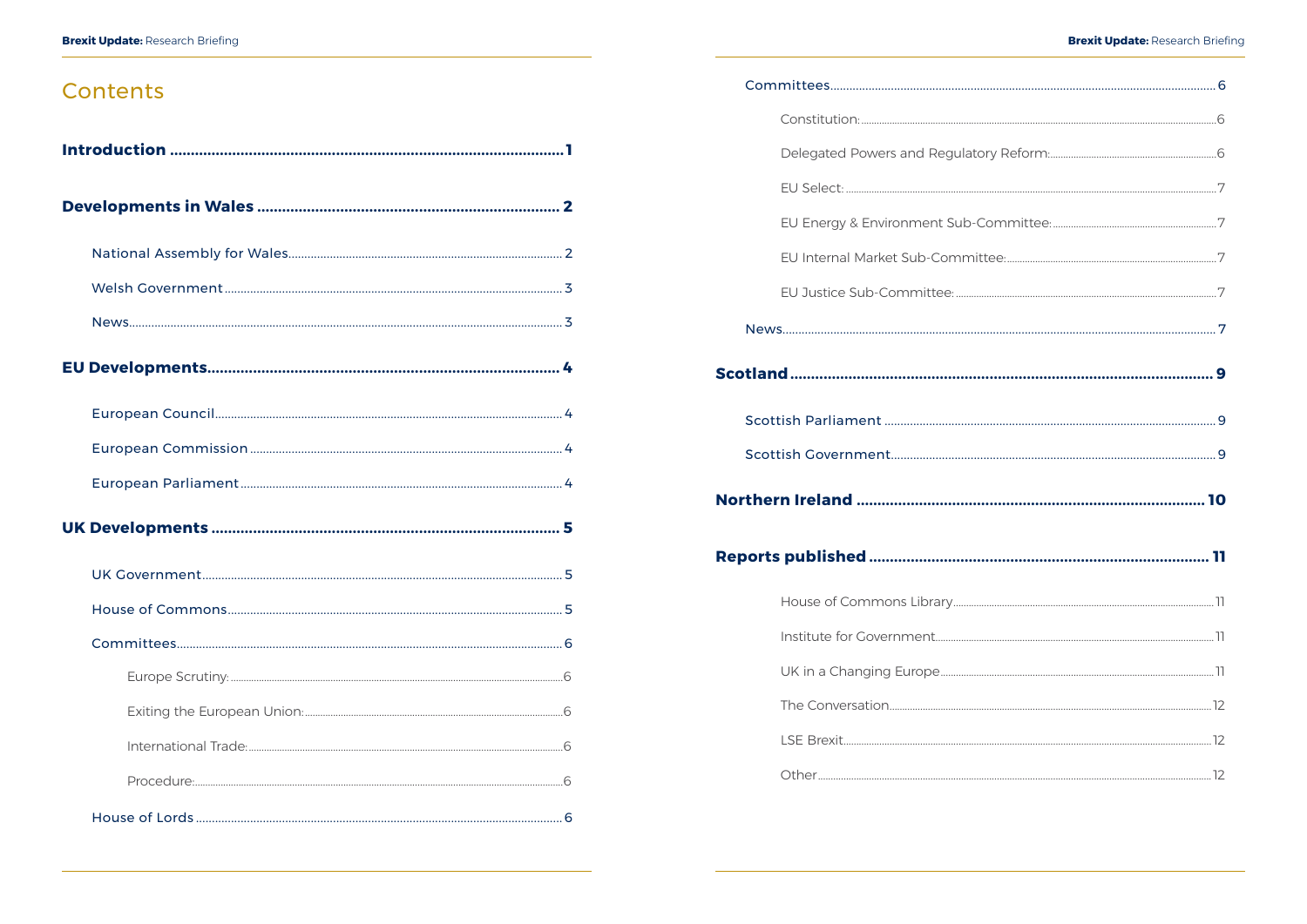## <span id="page-3-0"></span>Introduction

This paper provides an update on the most recent developments on Brexit of relevance to Wales. It covers developments in Wales, the EU, Westminster, Scotland and Northern Ireland. The period covered is 29 October – 12 November 2019, although reference is made to later events where information is available at time of final drafting.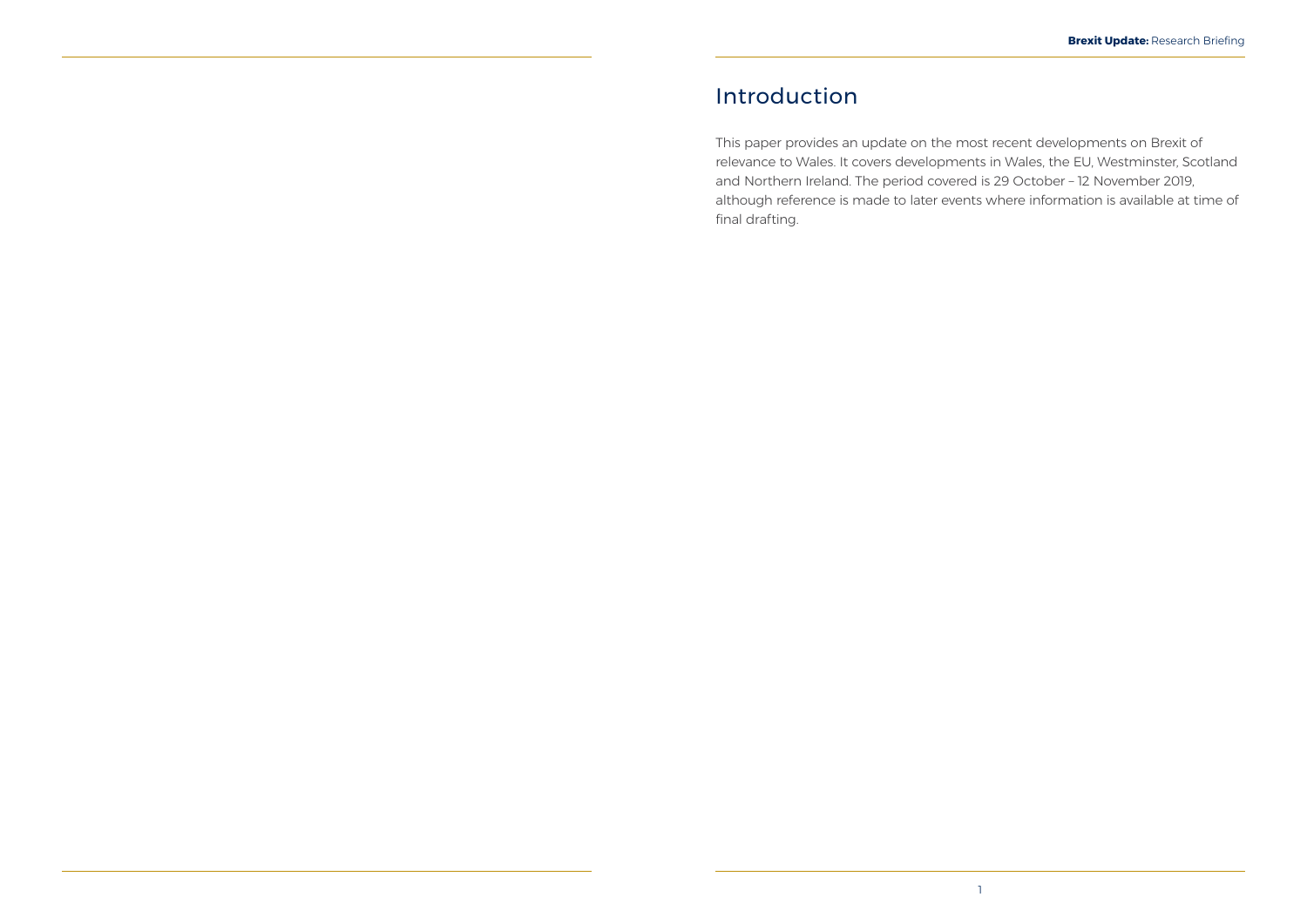## <span id="page-4-0"></span>Developments in Wales

### National Assembly for Wales

#### **External Affairs and Additional Legislation Committee**

*The External Affairs and Additional Legislation (EAAL) Committee is the lead Committee in the Assembly for co-ordinating the Brexit-related activities of Committees.*

The EAAL Committee is currently undertaking work on **[International Agreements](http://senedd.assembly.wales/mgIssueHistoryHome.aspx?IId=25276)** and **[Follow-up work on Brexit preparedness](http://senedd.assembly.wales/mgIssueHistoryHome.aspx?IId=25020&Opt=0)**.

The EAAL Committee published its report **[Changes to freedom of movement](http://www.assembly.wales/laid%20documents/cr-ld12859/cr-ld12859%20-e.pdf)  [after Brexit: the implications for Wales on 8 November.](http://www.assembly.wales/laid%20documents/cr-ld12859/cr-ld12859%20-e.pdf)** The report makes 12 recommendations about actions that should be taken on this issue.

- <sup>4</sup> 4 November: The Committee held a scrutiny session with the Counsel General and Brexit Minister. This was followed by two scrutiny sessions as part of followup work on Brexit preparedness - one with the ports and transport sectors, and one with the food and farming sectors. Find the **[transcript here](https://record.assembly.wales/Committee/5643)**.
- <sup>1</sup> 11 November: The Committee's follow-up work on Brexit preparedness continued with an evidence session with public services. The Seneddtv recording can be **[viewed here](http://www.senedd.tv/Meeting/Archive/cb622236-4cb4-49db-af96-09420de54ecf?autostart=True)**.

The most recent sessions of the EAAL Committee were:

- **[the Counsel General and Brexit Minister regarding Assembly scrutiny of UK](http://senedd.assembly.wales/documents/s95341/Correspondence%20from%20the%20Counsel%20General%20and%20Brexit%20Minister%20to%20the%20Chair%20regarding%20Assembly%20scrutiny.pdf)[wide common policy frameworks](http://senedd.assembly.wales/documents/s95341/Correspondence%20from%20the%20Counsel%20General%20and%20Brexit%20Minister%20to%20the%20Chair%20regarding%20Assembly%20scrutiny.pdf)** - 23 October 2019.
- **the Paymaster General and Minister for the Cabinet Office regarding [intergovernmental relations](http://senedd.assembly.wales/documents/s95342/Correspondence%20from%20the%20Paymaster%20General%20and%20Minister%20for%20the%20Cabinet%20Office%20to%20the%20Chair%20regarding.pdf)** - 29 October 2019.

**the Minister for International Relations and the Welsh Language regarding [the draft international strategy, overseas offices and trade](http://senedd.assembly.wales/documents/s95488/Correspondence%20from%20the%20Minister%20for%20International%20Relations%20and%20the%20Welsh%20Language%20to%20the%20Chair%20reg.pdf)** – 5 November 2019.

On 4 November the Committee noted letters from:

On 11 November the Committee noted a letter from:

The Constitutional and Legislative Affairs Committee publish reports on Subordinate Legislation relating to the UK's exit from the EU. They can be found on the **[Committee's webpages](http://senedd.assembly.wales/mgIssueHistoryHome.aspx?IId=20735)**. The Committee is currently carrying out an inquiry **[on](http://www.senedd.assembly.wales/mgIssueHistoryHome.aspx?IId=25963)  [Wales' Changing Constitution](http://www.senedd.assembly.wales/mgIssueHistoryHome.aspx?IId=25963)** including consideration of the implications of Brexit for the Welsh devolution settlement.

#### **Plenary**

6 November: **[Questions to the Counsel General and Brexit Minister \(in respect of](https://record.assembly.wales/Plenary/6040)  [his Brexit Minister responsibilities\)](https://record.assembly.wales/Plenary/6040)**.

#### Welsh Government

30 October: **[EU funding to help Law Lab deliver universal access to justice](https://gov.wales/eu-funding-to-help-law-lab-deliver-universal-access-to-justice)**.

31 October: **[£6 million Welsh Government support for businesses to deal with](https://gov.wales/welsh-government-support-for-businesses-to-deal-with-brexit)  [Brexit](https://gov.wales/welsh-government-support-for-businesses-to-deal-with-brexit)**.

8 November: **[EU funds fresh ideas to help Wales age creatively](https://gov.wales/eu-funds-fresh-ideas-to-help-wales-age-creatively)**.

#### News

1 November: **[FUW sets out post-Brexit proposals in Sustainable Farming](https://fuw.org.uk/news/13689-fuw-sets-out-post-brexit-proposals-in-sustainable-farming-consultation-response)  [Consultation response](https://fuw.org.uk/news/13689-fuw-sets-out-post-brexit-proposals-in-sustainable-farming-consultation-response)** (Farmers Union of Wales)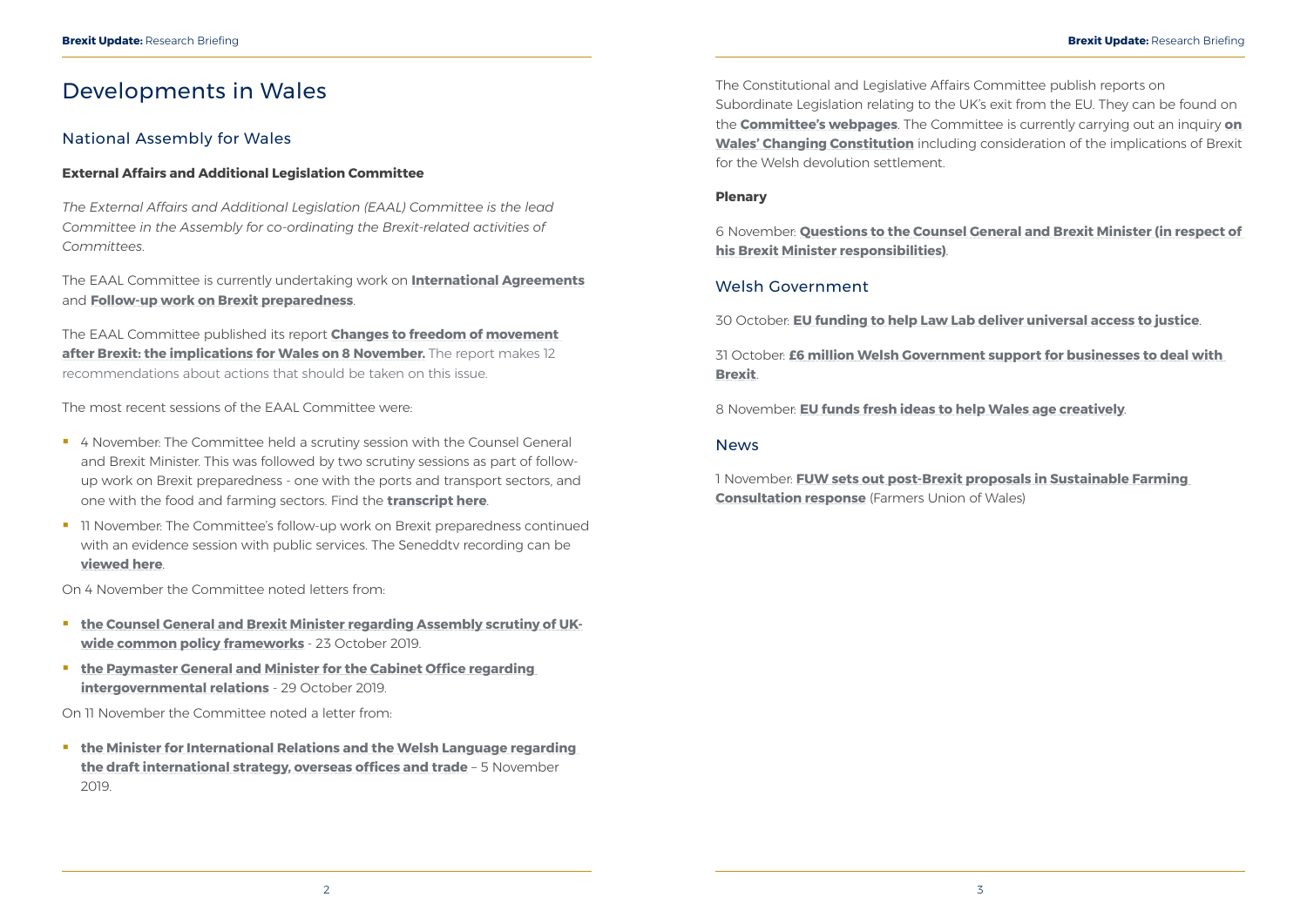## <span id="page-5-0"></span>EU Developments

### European Council

29 October: **[Brexit: European Council adopts decision to extend the period](https://www.consilium.europa.eu/en/press/press-releases/2019/10/29/brexit-european-council-adopts-decision-to-extend-the-period-under-article-50/)  [under Article 50](https://www.consilium.europa.eu/en/press/press-releases/2019/10/29/brexit-european-council-adopts-decision-to-extend-the-period-under-article-50/)**. **[European Council decision taken in agreement with the](https://data.consilium.europa.eu/doc/document/XT-20024-2019-REV-2/en/pdf)  [United Kingdom extending the period under Article 50\(3\)TEU](https://data.consilium.europa.eu/doc/document/XT-20024-2019-REV-2/en/pdf)**. **[Declaration of](https://www.consilium.europa.eu/media/41202/xt20025-re01-en19.pdf)  [the European Council \(Article 50\)](https://www.consilium.europa.eu/media/41202/xt20025-re01-en19.pdf)**.

8 November: **[Final green light to the EU-Singapore Free Trade Agreement](https://www.consilium.europa.eu/en/press/press-releases/2019/11/08/final-green-light-to-the-eu-singapore-free-trade-agreement/)**.

### European Commission

The Commission has published '**[Brexit preparedness notes](https://ec.europa.eu/info/brexit/brexit-preparedness/preparedness-notices_en)**' on the legal and practical implications of the withdrawal of the UK from the European Union **subject to any transitional arrangements that may be contained in a possible withdrawal agreement**.

30 October: **[Speech by Michel Barnier at the European Economic and Social](https://ec.europa.eu/commission/sites/beta-political/files/20191030_ecsc.pdf)  [Committee](https://ec.europa.eu/commission/sites/beta-political/files/20191030_ecsc.pdf)**.

5 November: **[Zero tariff, zero quotas 'not enough', EU's Barnier tells UK](https://uk.reuters.com/article/us-britain-eu-barnier/zero-tariff-zero-quotas-not-enough-eus-barnier-tells-uk-idUKKBN1XF1ND)** (Reuters)

7 November: **[Autumn 2019 Economic Forecast: A challenging road ahead](https://ec.europa.eu/commission/presscorner/detail/en/ip_19_6215)**.

#### European Parliament

12 November: **[Brexit: Citizens' rights remain a key priority for MEPs](https://www.europarl.europa.eu/news/en/press-room/20191112IPR66301/brexit-citizens-rights-remain-a-key-priority-for-meps)**.

### UK Developments

#### UK Government

29 October: **The** *[European Union \(Withdrawal\) Act](https://assets.publishing.service.gov.uk/government/uploads/system/uploads/attachment_data/file/841824/The_European_Union__Withdrawal__Web_Accessible.pdf)* **and Common Frameworks [26 June 2019 to 25 September 2019](https://assets.publishing.service.gov.uk/government/uploads/system/uploads/attachment_data/file/841824/The_European_Union__Withdrawal__Web_Accessible.pdf)**.

31 October: **[UK-Switzerland transitional social security agreement](https://www.gov.uk/government/news/uk-switzerland-transitional-social-security-agreement)**.

4 November: **[UK-Iceland transitional migration arrangements](https://www.gov.uk/government/news/uk-iceland-transitional-migration-arrangements)**.

5 November update: **[International agreements if the UK leaves the EU without a](https://www.gov.uk/government/publications/international-agreements-if-the-uk-leaves-the-eu-without-a-deal)  [deal](https://www.gov.uk/government/publications/international-agreements-if-the-uk-leaves-the-eu-without-a-deal)**.

6 November update: **[Trading electricity if there's no Brexit deal](https://www.gov.uk/government/publications/trading-electricity-if-theres-no-brexit-deal/trading-electricity-if-theres-no-brexit-deal)** - How crossborder trading and supply of electricity would be affected if there's a no-deal Brexit.

8 November: **[Reports on Brexit negotiations required by](https://www.gov.uk/government/publications/reports-on-brexit-negotiations-required-by-european-union-withdrawal-act-2018-and-european-union-withdrawal-no-2-act-2019)** *European Union (Withdrawal) Act 2018* **and** *[European Union \(Withdrawal\) \(No. 2\) Act 2019](https://www.gov.uk/government/publications/reports-on-brexit-negotiations-required-by-european-union-withdrawal-act-2018-and-european-union-withdrawal-no-2-act-2019)*.

#### House of Commons

29 October: Urgent question on **[Leaving the EU: Workers' Rights](https://hansard.parliament.uk/commons/2019-10-29/debates/1AB9EB2D-ACDE-41E8-86CD-285313FD0E8B/LeavingTheEUWorkers’Rights)**.

29 October: *Early Parliamentary General Election Bill*: **[Business of the House](https://hansard.parliament.uk/commons/2019-10-29/debates/2DE70C78-285C-4ECE-B794-DA1C790469B3/EarlyParliamentaryGeneralElectionBill(BusinessOfTheHouse))**; **[Second Reading](https://hansard.parliament.uk/Commons/2019-10-29/debates/DDAEFDD2-1872-45C6-8553-8B5B3786F50B/EarlyParliamentaryGeneralElectionBill)**; **[Committee Stage](https://hansard.parliament.uk/Commons/2019-10-29/debates/663DAF1C-CCE3-4E0E-BE8A-687643A76309/EarlyParliamentaryGeneralElectionBill)**.

30 October: Northern Ireland questions: **[Leaving the EU: Peace in Northern](https://hansard.parliament.uk/commons/2019-10-30/debates/D1A994F4-46DD-42F0-A951-E6C239E1A08E/LeavingTheEUPeaceInNorthernIreland)  [Ireland](https://hansard.parliament.uk/commons/2019-10-30/debates/D1A994F4-46DD-42F0-A951-E6C239E1A08E/LeavingTheEUPeaceInNorthernIreland)**; **[Customs Regulations](https://hansard.parliament.uk/Commons/2019-10-30/debates/8CACA0EB-3A3C-4ED9-943C-FA54D13A434C/CustomsRegulations)**; **[Northern Ireland in the UK](https://hansard.parliament.uk/Commons/2019-10-30/debates/FED69E4F-A727-4470-9F6C-2303BBADFC92/NorthernIrelandInTheUK)**; **[Leaving the EU:](https://hansard.parliament.uk/Commons/2019-10-30/debates/C55A0C42-74F2-4267-990F-86667AAEF3BC/LeavingTheEUWithdrawalAgreement)  [Withdrawal Agreement](https://hansard.parliament.uk/Commons/2019-10-30/debates/C55A0C42-74F2-4267-990F-86667AAEF3BC/LeavingTheEUWithdrawalAgreement)**.

30 October: **[Prime Ministers questions](https://hansard.parliament.uk/Commons/2019-10-30/debates/EE676E39-9A59-47E9-B17A-E7D8FB1A2D11/Engagements)**.

30 October: Debate on **[Cross-border Trade and Accounting](https://hansard.parliament.uk/commons/2019-10-30/debates/DEE00907-C4BA-4F59-B9D4-013CA6160189/Cross-BorderTradeAndAccounting)**.

30 October: Westminster Hall debate: **[Leaving the EU: Integrated Foreign Policy](https://hansard.parliament.uk/commons/2019-10-30/debates/19103020000002/LeavingTheEUIntegratedForeignPolicy)**.

31 October: Public Accounts Commission questions: **[Leaving the EU: National](https://hansard.parliament.uk/commons/2019-10-31/debates/030B790F-5161-416B-85CE-7366FE98F834/LeavingTheEUNationalAuditOffice)  [Audit Office](https://hansard.parliament.uk/commons/2019-10-31/debates/030B790F-5161-416B-85CE-7366FE98F834/LeavingTheEUNationalAuditOffice)**.

5 November: Westminster Hall debate: **[Renaissance of East Anglian Fisheries](https://hansard.parliament.uk/commons/2019-11-05/debates/114B3034-EF82-41E9-A8F9-FA91DF926E52/RenaissanceOfEastAnglianFisheriesStudy)  [Study](https://hansard.parliament.uk/commons/2019-11-05/debates/114B3034-EF82-41E9-A8F9-FA91DF926E52/RenaissanceOfEastAnglianFisheriesStudy)**.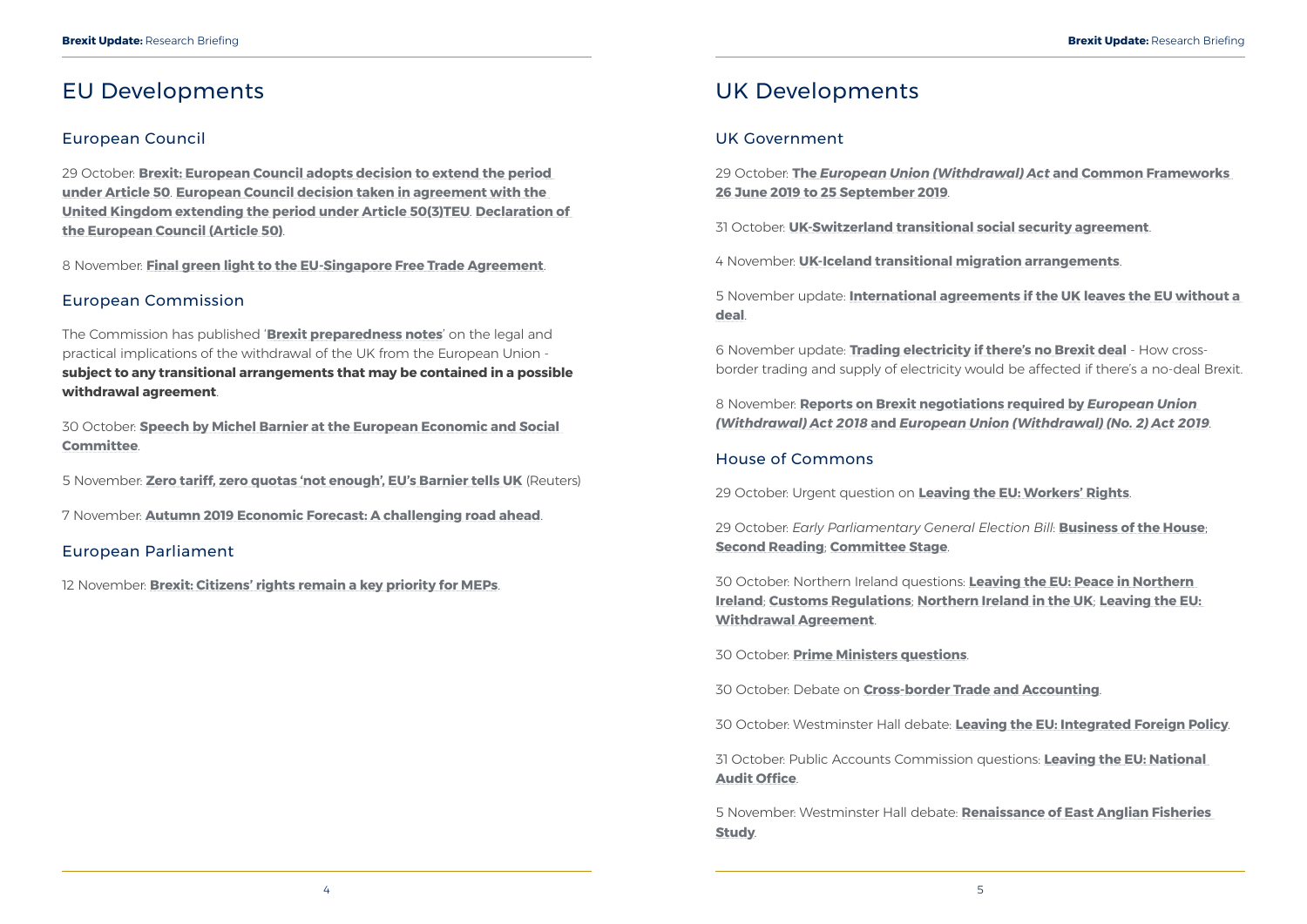<span id="page-6-0"></span>6 November: **[Dissolution of Parliament](https://www.parliament.uk/business/news/2019/november/the-house-has-dissolved/)**.

17 December: **[First sitting of the new parliament](https://privycouncil.independent.gov.uk/wp-content/uploads/2019/11/2019-11-06-List-of-Business.pdf)** (Privy Council)

#### Committees

#### Europe Scrutiny:

29 October: **[Documents considered by the Committee on 23 October 2019](https://publications.parliament.uk/pa/cm201920/cmselect/cmeuleg/16-ii/1602.htm)**.

#### Exiting the European Union:

30 October: **[Committee considers the state of play following 'flextension'](https://www.parliament.uk/business/committees/committees-a-z/commons-select/exiting-the-european-union-committee/news-parliament-2017/flextension-evidence-19-20/)**.

#### International Trade:

30 October: **[Committee examines impact of Withdrawal Agreement on post-](https://www.parliament.uk/business/committees/committees-a-z/commons-select/international-trade-committee/news-parliament-2017/withdrawal-agreement-on-post-brexit-uk-trade-policy-evidence-19-20/)[Brexit UK trade policy](https://www.parliament.uk/business/committees/committees-a-z/commons-select/international-trade-committee/news-parliament-2017/withdrawal-agreement-on-post-brexit-uk-trade-policy-evidence-19-20/)**.

#### Procedure:

29 October: **[Letter from the Leader of the House concerning the scrutiny of](https://www.parliament.uk/documents/commons-committees/procedure/2019-20/Correspondence/20191029%20-%20Leader%20to%20Sir%20Charles%20Walker%20-%20Urgent%20Made%20Affirmative%20EU%20Exit%20SI%20Update.pdf)  [urgent procedure SIs before 31 October 2019](https://www.parliament.uk/documents/commons-committees/procedure/2019-20/Correspondence/20191029%20-%20Leader%20to%20Sir%20Charles%20Walker%20-%20Urgent%20Made%20Affirmative%20EU%20Exit%20SI%20Update.pdf)**.

#### House of Lords

29 October: Statement on **[Brexit: Workers' Rights](https://hansard.parliament.uk/Lords/2019-10-29/debates/687047BA-8ABD-4FB6-B033-FCA8C7C90D90/BrexitWorkers’Rights)**.

29 October: First Reading of the *[Early Parliamentary General Election Bill](https://hansard.parliament.uk/Lords/2019-10-29/debates/786F83C1-86D1-41B1-9A1C-96758450FB1C/EarlyParliamentaryGeneralElectionBill)*.

#### Committees

#### Constitution:

5 November: **[Implications of Withdrawal Agreement Bill examined](https://www.parliament.uk/business/committees/committees-a-z/lords-select/constitution-committee/news-parliament-2017/withdrawal-agreement-bill-interim-report/)** – Report: *[European Union \(Withdrawal Agreement\) Bill](https://publications.parliament.uk/pa/ld201920/ldselect/ldconst/21/2102.htm)***: interim report**.

#### Delegated Powers and Regulatory Reform:

29 October: **1st Report of Session 2019-20 -** *[Early Parliamentary General Election](https://publications.parliament.uk/pa/ld201920/ldselect/lddelreg/12/1202.htm)  [Bill](https://publications.parliament.uk/pa/ld201920/ldselect/lddelreg/12/1202.htm)*.

#### EU Select:

29 October: **[Committee takes evidence on the revised protocol on Ireland /](https://www.parliament.uk/business/committees/committees-a-z/lords-select/eu-select-committee-/news-parliament-2017/protocol-northern-ireland-brexit/)  [Northern Ireland](https://www.parliament.uk/business/committees/committees-a-z/lords-select/eu-select-committee-/news-parliament-2017/protocol-northern-ireland-brexit/)**. **[Transcript](http://data.parliament.uk/writtenevidence/committeeevidence.svc/evidencedocument/european-union-committee/scrutiny-of-brexit-negotiations/oral/106838.html)**.

31 October: **[Letter from James Duddridge MP, Parliamentary Under Secretary of](https://www.parliament.uk/documents/lords-committees/eu-select/Correspondence-Jul-Oct/james-duddridge-letter-IA.pdf)  [State for Exiting the European Union, about international agreements](https://www.parliament.uk/documents/lords-committees/eu-select/Correspondence-Jul-Oct/james-duddridge-letter-IA.pdf)**.

4 November: **[Letter to Leader of the House of Lords about the](https://www.parliament.uk/documents/lords-committees/eu-select/scrutiny-brexit-negotiations/leader-house-letter-nov.pdf)** *European Union [\(Withdrawal Agreement\) Bill](https://www.parliament.uk/documents/lords-committees/eu-select/scrutiny-brexit-negotiations/leader-house-letter-nov.pdf)*.

5 November 2019: **[Letter from Lord Callanan, Minister of State for Exiting the](https://www.parliament.uk/documents/lords-committees/eu-select/Correspondence-Nov-19/2019-11-05-Letter-from-Lord-Callanan-to-the-Earl-of-Kinnoull.pdf)  [European Union](https://www.parliament.uk/documents/lords-committees/eu-select/Correspondence-Nov-19/2019-11-05-Letter-from-Lord-Callanan-to-the-Earl-of-Kinnoull.pdf)**.

5 November: **[Letter from Aodhán Connolly, Director, Northern Ireland Retail](https://www.parliament.uk/documents/lords-committees/eu-select/scrutiny-brexit-negotiations/aodhan-connoly-NIRC-evidence.pdf)  [Consortium - evidence session follow-up](https://www.parliament.uk/documents/lords-committees/eu-select/scrutiny-brexit-negotiations/aodhan-connoly-NIRC-evidence.pdf)**.

#### EU Energy & Environment Sub-Committee:

4 November: **[Letter from George Eustice MP Minister of State, Department](https://www.parliament.uk/documents/lords-committees/eu-energy-environment-subcommittee/no-deal/Letter-from-GE-Chair-of-%20EU-EE-no-deal-preperations%20.pdf)  [for Environment, Food and Rural Affairs to Committee chair](https://www.parliament.uk/documents/lords-committees/eu-energy-environment-subcommittee/no-deal/Letter-from-GE-Chair-of-%20EU-EE-no-deal-preperations%20.pdf)** – further details following the 16 October 'no deal preparations' evidence session.

#### EU Internal Market Sub-Committee:

31 October: **[Letter to the Minister for Small Business, Consumers & Corporate](https://www.parliament.uk/documents/lords-committees/eu-internal-market-subcommittee/brexit-competition/State-Aid-Baroness-Donaghy-Kelly-Tolhurst-MP-311019.pdf)  [Responsibility about post-Brexit state aid](https://www.parliament.uk/documents/lords-committees/eu-internal-market-subcommittee/brexit-competition/State-Aid-Baroness-Donaghy-Kelly-Tolhurst-MP-311019.pdf)**.

#### EU Justice Sub-Committee:

29 October: **[Post-Brexit rights of UK citizens living in EU concerns Committee](https://www.parliament.uk/business/committees/committees-a-z/lords-select/eu-justice-subcommittee/news-parliament-2017/uk-citizens-rights-jdletter-291019/)** - **[Letter to James Duddridge MP, Parliamentary Under Secretary of State for](https://www.parliament.uk/documents/lords-committees/eu-justice-subcommittee/CWM/Letter-from-EU-to-JamesDuddridge-citizenship-rights-29-10-19.pdf)  [Exiting the European Union](https://www.parliament.uk/documents/lords-committees/eu-justice-subcommittee/CWM/Letter-from-EU-to-JamesDuddridge-citizenship-rights-29-10-19.pdf)**.

#### News

28 October: **["UK cannot teeter on the edge of Brexit indefinitely"](https://brc.org.uk/news/2019/uk-cannot-teeter-on-the-edge-of-brexit-indefinitely)** (British Retail Consortium (BRC))

28 October: **[Retailers report record high stock levels as Brexit deadline looms](https://www.cbi.org.uk/media-centre/articles/retailers-report-record-high-stock-levels-as-brexit-deadline-looms-cbi/)** (Confederation of British Industry)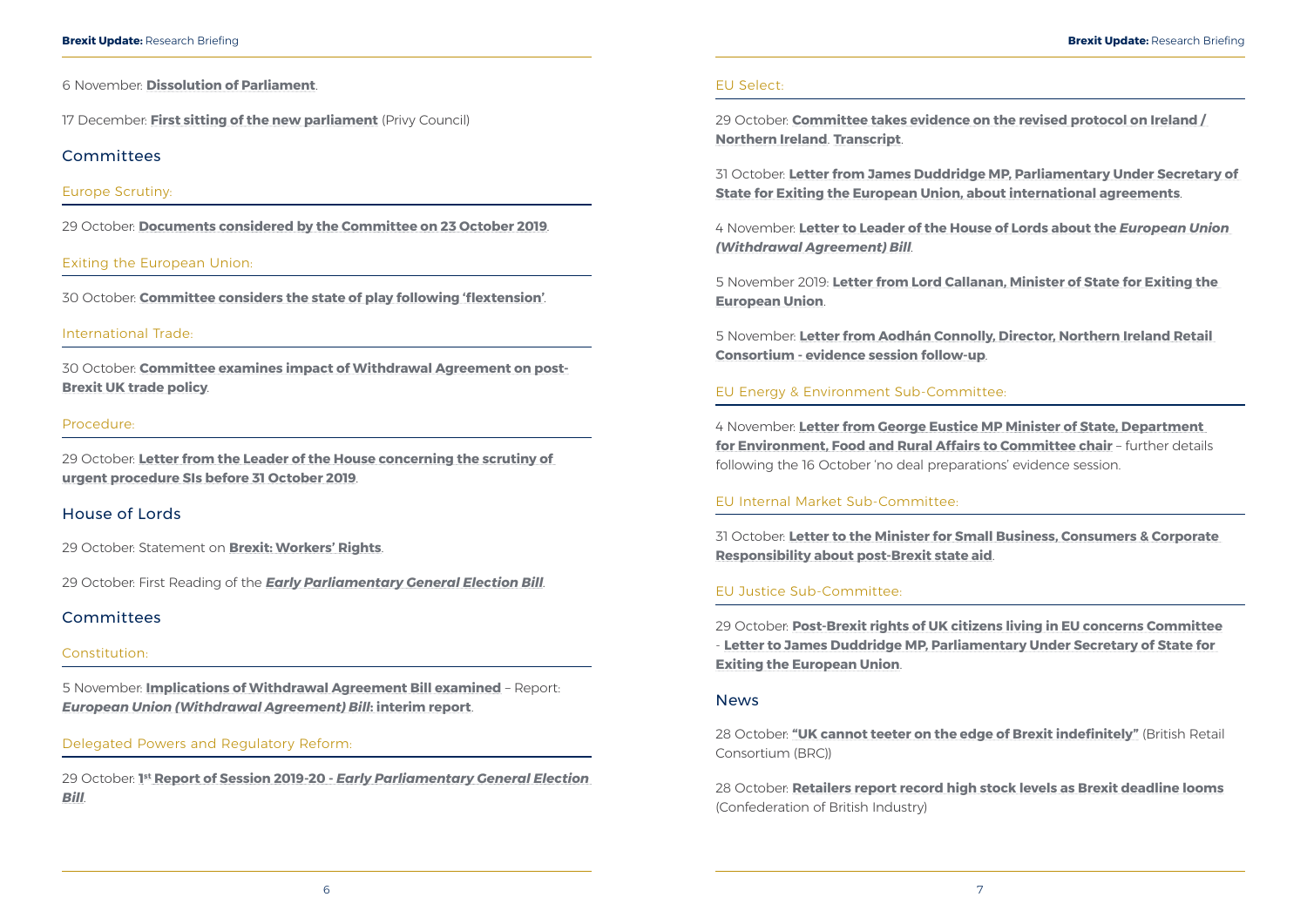<span id="page-7-0"></span>**Brexit Update:** Research Briefing **Brexit Update:** Research Briefing

5 November: **[FTA questions impacts of government's future immigration policy](https://fta.co.uk/media/press-releases/2019/november/fta-questions-impacts-of-government-s-future-immig)  [on logistics](https://fta.co.uk/media/press-releases/2019/november/fta-questions-impacts-of-government-s-future-immig)** (Freight Transport Association)

29 October: **[Brexit extension must be put to good use](https://www.rha.uk.net/news/press-releases/2019-10-october/brexit-extension-must-be-put-to-good-use-says-rha-en)** (Road Haulage Association)

13 November: **[Tesla Gigafactory Europe to be built in Germany, not UK, as Elon](https://www.autoexpress.co.uk/tesla/108395/tesla-gigafactory-europe-to-be-built-in-germany-not-uk-as-elon-musk-blames-brexit)  [Musk blames Brexit uncertainty](https://www.autoexpress.co.uk/tesla/108395/tesla-gigafactory-europe-to-be-built-in-germany-not-uk-as-elon-musk-blames-brexit)** (Auto Express)

7 November: **[Monetary Policy Summary and minutes of the Monetary Policy](https://www.bankofengland.co.uk/-/media/boe/files/monetary-policy-summary-and-minutes/2019/november-2019.pdf?la=en&hash=F4EEB00AE553F03818CEF35C5F41F33F7D85D3C2)  [Committee meeting](https://www.bankofengland.co.uk/-/media/boe/files/monetary-policy-summary-and-minutes/2019/november-2019.pdf?la=en&hash=F4EEB00AE553F03818CEF35C5F41F33F7D85D3C2)**; **[Monetary Policy Report November 2019](https://www.bankofengland.co.uk/-/media/boe/files/monetary-policy-report/2019/november/monetary-policy-report-november-2019.pdf)** (Bank of England)

8 November: **[Brexit Implications for VAT and Indirect Taxation](https://brc.org.uk/news/2019/brexit-implications-for-vat-and-indirect-taxation)** (BRC)

### Scotland

### Scottish Parliament

29 October: Environment, Climate Change and Land Reform Committee: Evidence session on **[European Union Exit \(Environment\)](http://www.parliament.scot/parliamentarybusiness/report.aspx?r=12328&i=111406)**.

31 October: Culture, Tourism, Europe and External Affairs Committee: evidence session on the **[progress of the Article 50 withdrawal negotiations](http://www.parliament.scot/parliamentarybusiness/report.aspx?r=12337&i=111517)**.

7 November: Scottish Parliament Information Centre: **[Environmental governance](https://spice-spotlight.scot/2019/11/04/guest-blog-environmental-governance-and-eu-exit-the-state-of-play/)  [and EU Exit: the state of play](https://spice-spotlight.scot/2019/11/04/guest-blog-environmental-governance-and-eu-exit-the-state-of-play/)**; **[The United States and the European Union](https://spice-spotlight.scot/2019/11/07/guest-blog-the-united-states-and-the-european-union-trading-blows/)  [trading blows](https://spice-spotlight.scot/2019/11/07/guest-blog-the-united-states-and-the-european-union-trading-blows/)**; **[The joint Scottish-Irish review – an unprecedented step?](https://spice-spotlight.scot/2019/11/08/the-joint-scottish-irish-review-an-unprecedented-step/)**

#### Scottish Government

29 October: **[Safeguarding environmental standards](https://www.gov.scot/news/safeguarding-environmental-standards/)** - Advisory body plan for 'no deal' Brexit.

30 October: **[Brexit deal impact study](https://www.gov.scot/news/brexit-deal-impact-study/)**.

3 November: **[Scottish-Irish joint review](https://www.gov.scot/news/scottish-irish-joint-review/)**.

5 November: **[Consultation launched on the replacement for European](https://www.gov.scot/news/eu-funding/)  [Structural Funds](https://www.gov.scot/news/eu-funding/)**.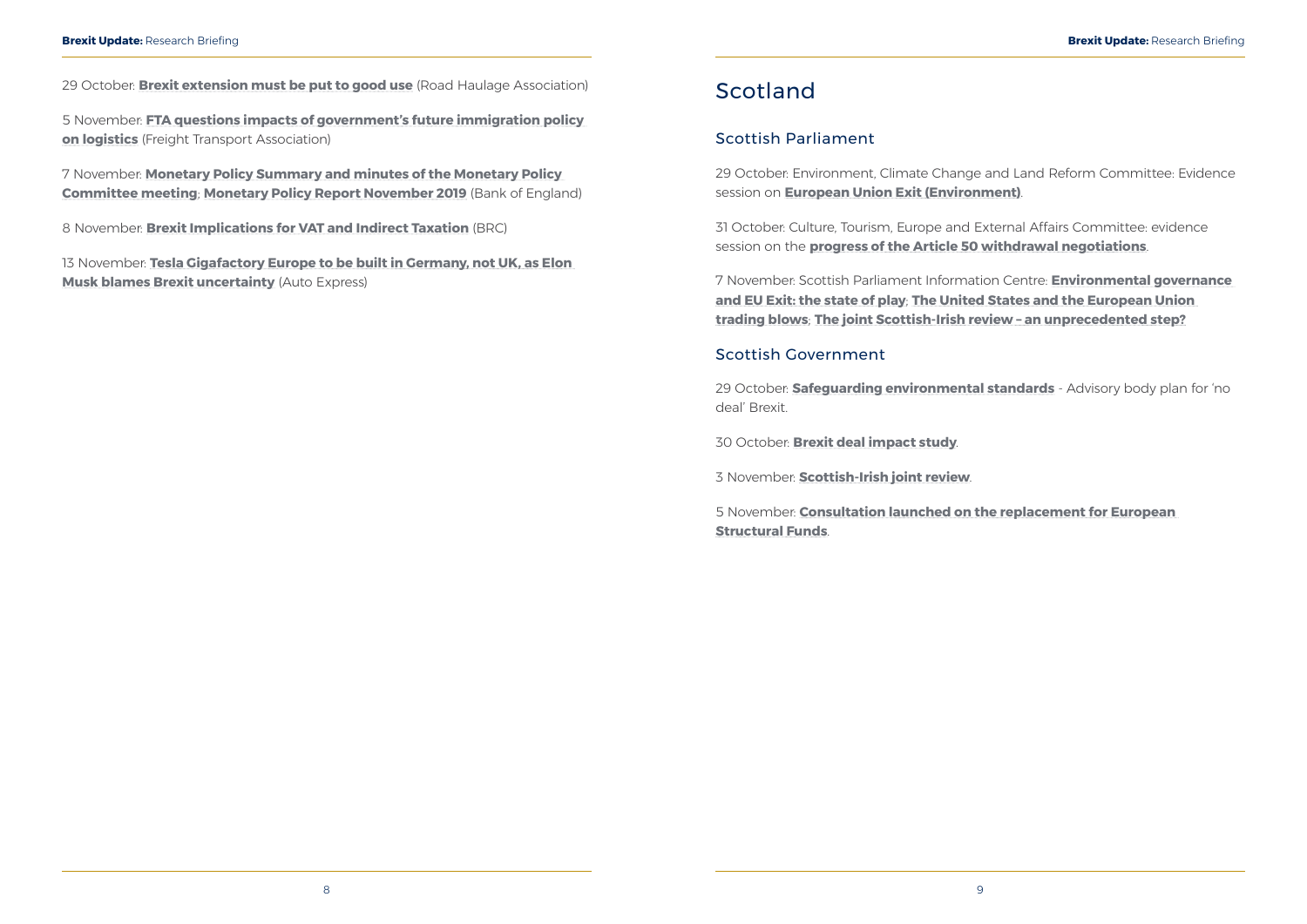### <span id="page-8-0"></span>Northern Ireland

The Assembly publishes a **['Brexit Brief' newsletter and Brexit information](http://www.niassembly.gov.uk/assembly-business/brexit-brief/)**.

The Assembly's Research and Information Services has a **[Brexit Hub](http://www.niassembly.gov.uk/assembly-business/research-and-information-service-raise/brexit-and-ni/?utm_source=BexitHub&utm_medium=website&utm_campaign=Brexit_Hub_Raise)** with information and links to resources on the subject of Brexit and Northern Ireland.

### Reports published

#### House of Commons Library

**[What does the latest Brexit delay mean for the UK and EU?](https://commonslibrary.parliament.uk/brexit/the-eu/what-does-the-latest-brexit-delay-mean-for-the-uk-and-eu/)**

**[Brexit timeline: events leading to the UK's exit from the European Union](https://researchbriefings.parliament.uk/ResearchBriefing/Summary/CBP-7960)**

**[Parliament and the three extensions of Article 50](https://researchbriefings.parliament.uk/ResearchBriefing/Summary/CBP-8725)**

**[Planning for a no-deal Brexit](https://researchbriefings.parliament.uk/ResearchBriefing/Summary/CBP-8733)**

**[Fisheries and Brexit](https://researchbriefings.parliament.uk/ResearchBriefing/Summary/CBP-8396)**

**[Brexit questions in national and EU courts](https://researchbriefings.parliament.uk/ResearchBriefing/Summary/CBP-8415)**

**[2019 CJEU Judgments in Summary](https://researchbriefings.parliament.uk/ResearchBriefing/Summary/CBP-8573)**

**[Brexit: public procurement](https://researchbriefings.parliament.uk/ResearchBriefing/Summary/CBP-8390)**

#### Institute for Government

**[Another missed deadline could have long-term implications for Brexit](https://www.instituteforgovernment.org.uk/blog/missed-deadline-long-term-implications-brexit-readiness)  [readiness](https://www.instituteforgovernment.org.uk/blog/missed-deadline-long-term-implications-brexit-readiness)**

**[What does this general election mean for Brexit?](https://www.instituteforgovernment.org.uk/blog/what-does-general-election-mean-brexit)**

UK in a Changing Europe

**[Media reactions to Brexit: the UK, Spain and Ireland compared](https://ukandeu.ac.uk/media-reactions-to-brexit-the-uk-spain-and-ireland-compared/)**

**[The Brexodus of MPs will change the House Commons, whatever the election](https://ukandeu.ac.uk/the-brexodus-of-mps-will-change-the-house-commons-whatever-the-election-result/)  [result](https://ukandeu.ac.uk/the-brexodus-of-mps-will-change-the-house-commons-whatever-the-election-result/)**

**[The Brexit negotiations: how \(ir\)rational are they?](https://ukandeu.ac.uk/the-brexit-negotiations-how-irrational-are-they/)**

**[A very uncertain general election in Wales](https://ukandeu.ac.uk/a-very-uncertain-general-election-in-wales/)**

**[Unsettled status](https://ukandeu.ac.uk/unsettled-status/)**